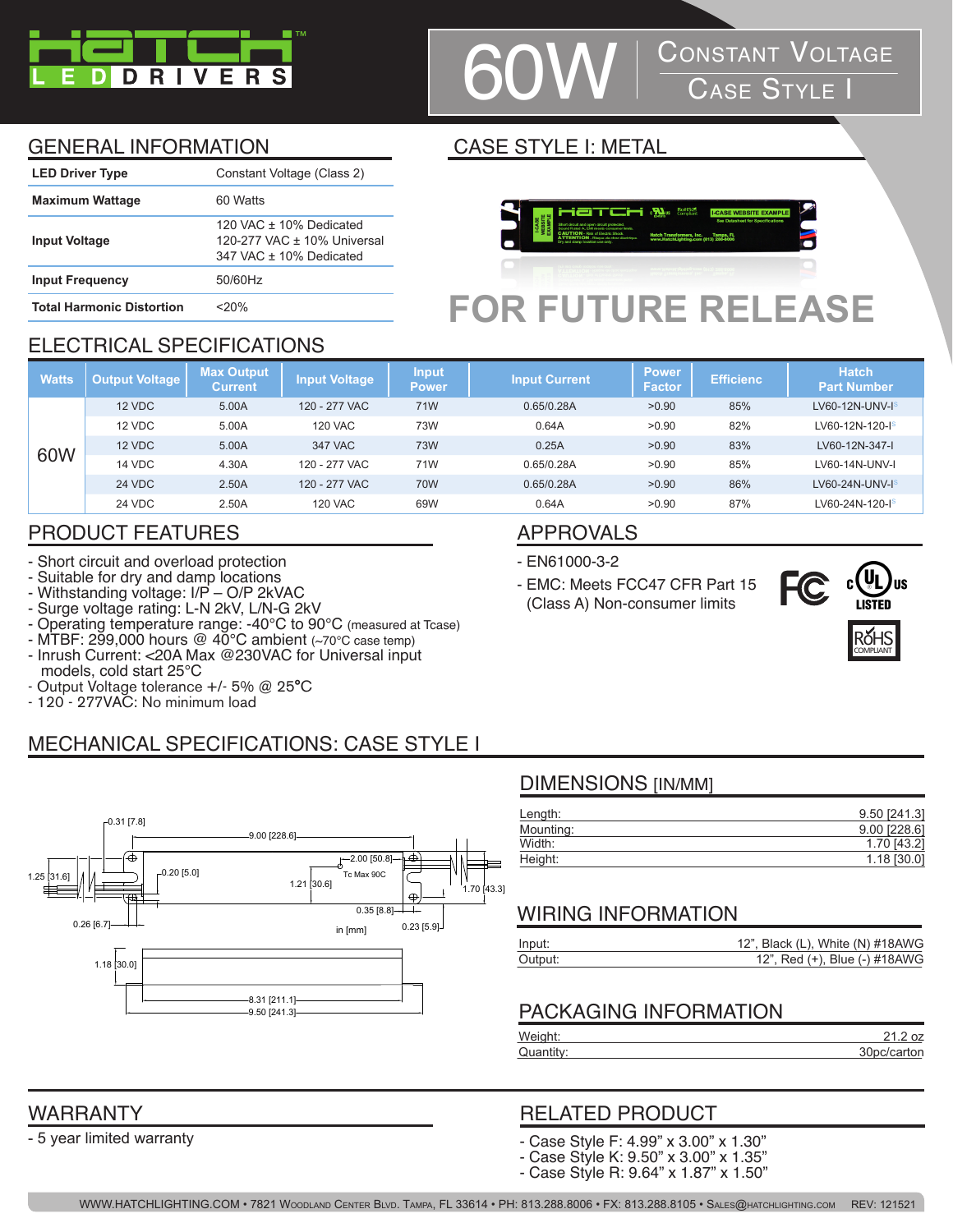

## | CONSTANT VOLTAGE<br>| CASE STYLE I

#### GENERAL INFORMATION CASE STYLE I: METAL

| <b>LED Driver Type</b>           | Constant Voltage (Class 2)                                                          |
|----------------------------------|-------------------------------------------------------------------------------------|
| <b>Maximum Wattage</b>           | 60 Watts                                                                            |
| <b>Input Voltage</b>             | 120 VAC $+$ 10% Dedicated<br>120-277 VAC ± 10% Universal<br>347 VAC + 10% Dedicated |
| <b>Input Frequency</b>           | 50/60Hz                                                                             |
| <b>Total Harmonic Distortion</b> | <20%                                                                                |
|                                  |                                                                                     |



### PERFORMANCE CURVES





Efficiency and PF measured at 25°C. Measurements made on model LV60-24N-UNV-I.